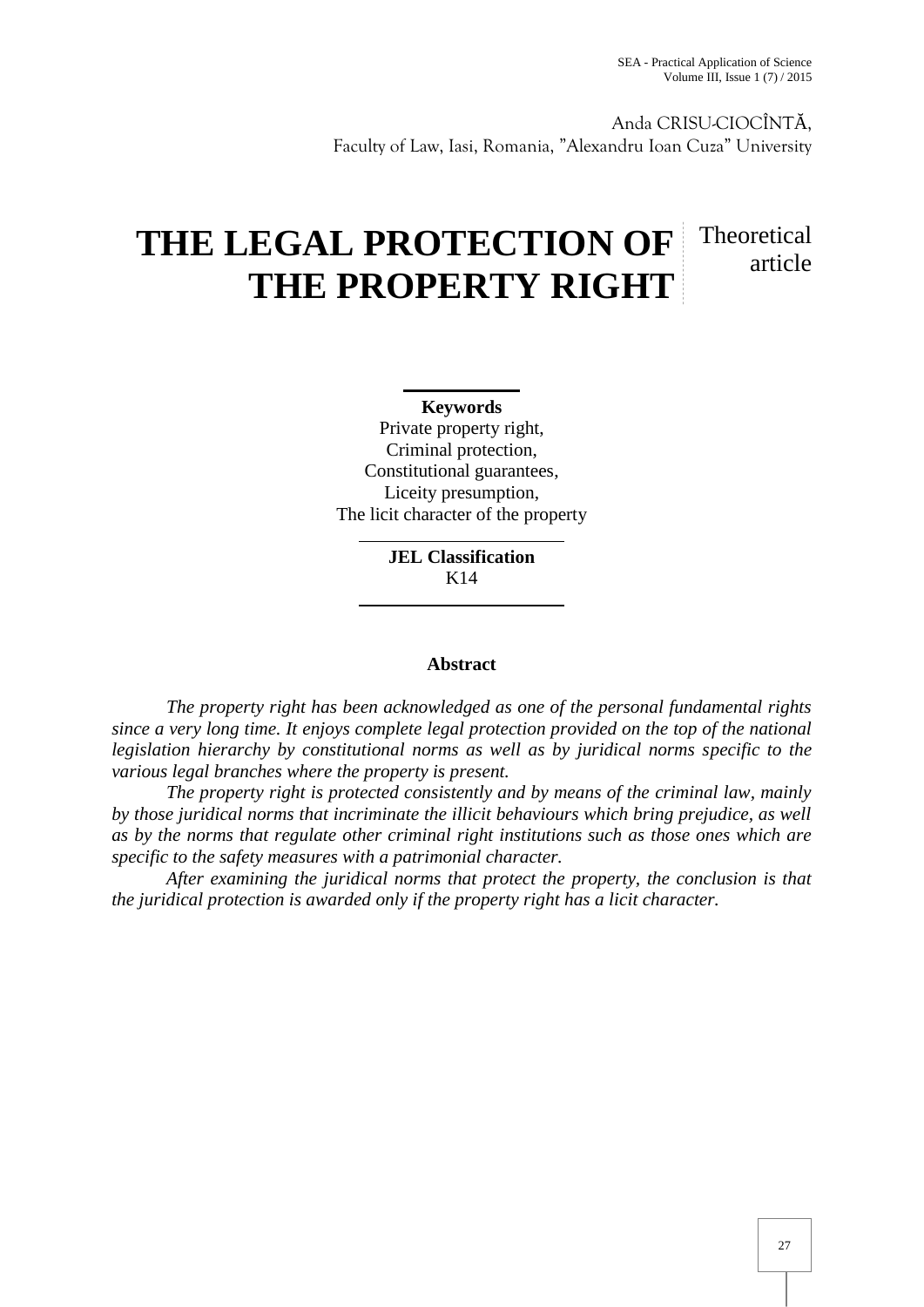### *I. THE CONSTITUTIONAL PROTECTION OF THE PROPERTY RIGHT. BRIEF CONSIDERATIONS*

Acknowledged as one of the fundamental rights of the citizens since a very long time (The property right can be found consecrated even since 1789, in the French Declaration of the Man's and Citizen's Rights dated 27<sup>th</sup> August 1789, in Article 17 which states that the property being a sacred and inviolable right, nobody can be deprived of it, only in the case when the public necessity is legally found and requires it obviously and under the condition of a just and prior indemnity), the property right enjoys a complete juridical protection provided at the highest level by constitutional norms as well as by juridical norms characteristic to the various legal branches where the property can be seen.

The constitutional protection of the private property is essential because, as an effect of the Constitution's supremacy, it dominates and subordinates its entire legislation related to the regime of this property (Constantinescu et al., 1992).

The Romanian Constitution places it in Title 2, Chapter2 called *"*Fundamental Rights and Liberties*",* thus confirming the fundamental attribute character of the private property right.

Article 44 of the Constitution, marginally called "Private Property Right", first paragraph, stipulates that "*The property right as well as the debts over the state are guaranteed. The content and the limits of these rights are set by law".*

As for the significance of the "*guarantee*" notion used by the constitutional text previously quoted, the specialty literature shows that guaranteeing by law the property right suppose *"*regulating those measures that should protect the property right's holders against the infringements that they might suffer on behalf of the state or of the administrative–territorial units when the latter would act against them from authority positions. Moreover, guaranteeing the property right also involves the obligation of the state or, if it is the case, of the administrative–territorial units in order to compensate the holder for any prejudice caused to his/her right" (Baias, 2008).

The constitutional norm written in Article 44, paragraph (1) gives the property right's holder the certainty that his/her right cannot be touched by any danger that might *arise* on behalf of "the law"; in case such a prejudice takes place, the state has the obligation to compensate the prejudiced holder. The legal or natural person has the right to purchase a property, to use it and to dispose of it, to give this right to somebody else without being afraid that an external agent who has a powerful position might intervene abusively and unwillingly in order to damage the property.

Article 44, paragraph (2) of Constitution, is a reflection in the matter of the private property right of the constitutional principle of the citizens' equality before the law. It stipulates that *"The private property is guaranteed and protected equally by the law, regardless of the holder."*

In a free translation, the quoted text supposes that the fundamental law provides the same level of juridical protection to the private property right, regardless of the holder and of the elements that characterise the property holder. It is well-known that the private property may belong to the state, to administrative-territorial units, to public institutions, to juridical persons of private right, to natural persons etc. It is imposed to show that the state property during the Communist regime was regulated in such a way that it was placed on a hierarchically superior position in comparison to the group property or to the individual one. Therefore, when the Constitution was adopted in 1991, this legislative approach was fresh in the memory of the constituent legislator and determined it to set up an equal regime of protection for the holders of the private property right. The debates within the Constituent Assembly showed that the state's private property and the group's property could not constitute a privilege because "there can be a healthy market economy only if all the forms of private property are equal and are equally guaranteed" (Geneza Constituției României 1991).

One can notice the fact that the second paragraph of Article 44 includes the word "protection", implicitly consecrating the idea that the law makes available to the property right holder the necessary measures and instruments to protect his/her right against the infringements that might come from other lawful subjects who are on equal positions with the holder.

In other words, the constitutional protection of the private property has two components: the protection against rashness that might come from the state being on an authority position in comparison to the holder of the right and the protection against damages brought by other lawful subjects being on equal positions with the holder.

A separate guarantee of the property right can be found in paragraph (8), first thesis of Article 44 of the state's fundamental law which stipulates that "*The legally purchased fortune cannot be confiscated".*

We believe that the basis of this written guarantee was made up by the regulations during the Communist period which were adopted in the matter of the private property right and by the numerous property trespasses which occurred during that period.

The constituent legislator went on and offered an additional protection to the private property right by raising to the rank of constitutional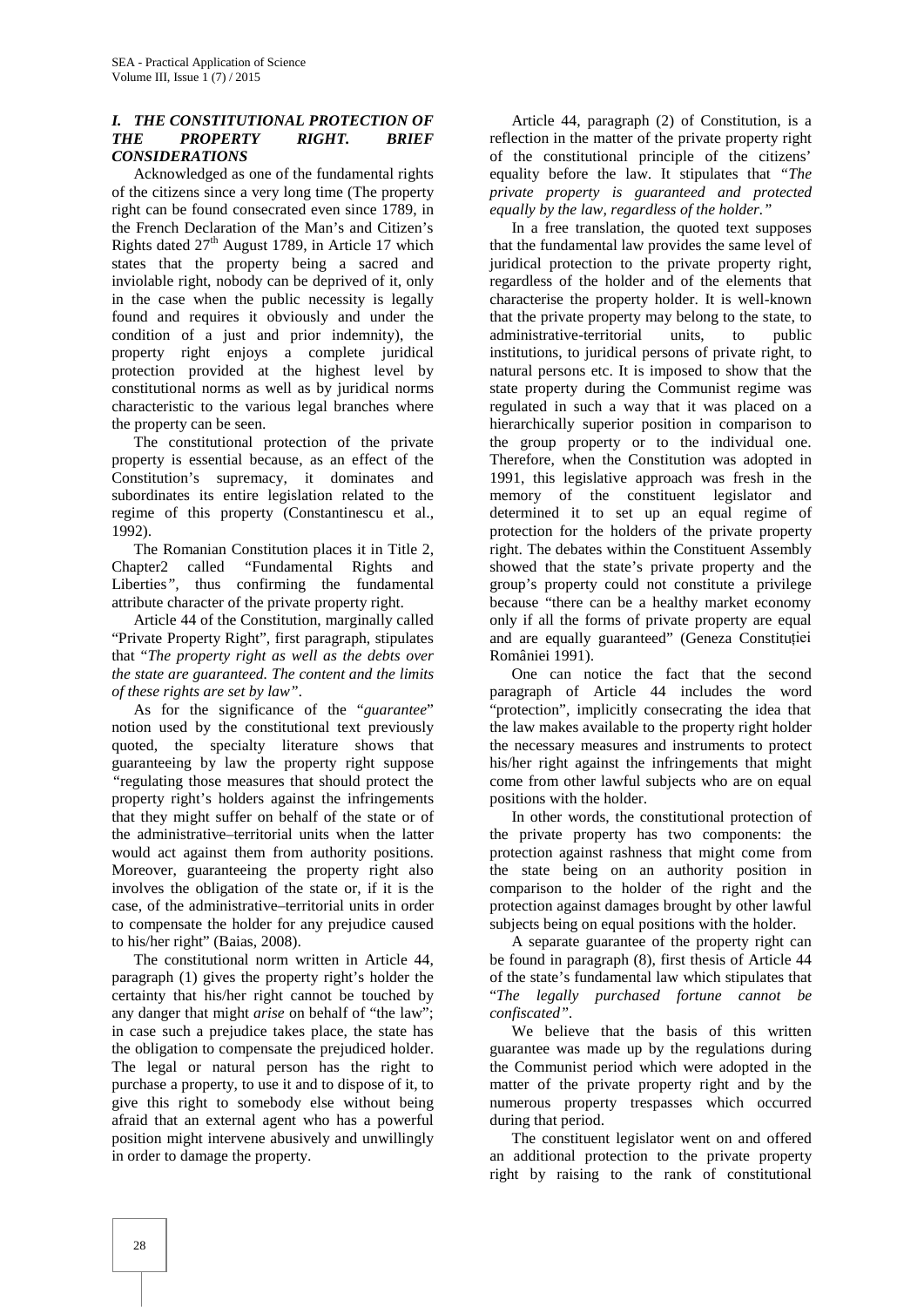guarantee a presumption which in essence constitutes the means of evidence. Thus, pursuant to the provisions of Article 44, paragraph (8), second thesis of the Constitution: *The licit character of the purchase is presumed".*

The reasoning (retained expressly by the constituent legislator while discussing about the amendment that aimed at eliminating the liceity presumption of the fortune purchase) that lay at the foundation of instituting such a guarantee of the property right was to provide the juridical security of the property right. The concept of juridical security of the property right must be understood in the meaning of protecting the citizens and their rights against the danger which comes from "the right itself", namely a protection provided by legislative stability.

In our opinion, what guarantees the constitutional text quoted above is "the property right", but not "the right to the purchased fortune". We tend to believe that the authors of the Constitution inserted that presumption as they wanted to offer an additional guarantee to the property right, without the possibility that the guarantee could be converted into an instrument to protect the illegally purchased fortune.

The liceity presumption of the fortune purchase, if it is a relative presumption, may be overturned by the contrary test. The difference is related to the task of the test where there is an inversion which means that it is not incumbent to the fortune's holder, but it shall get to the one who invokes the illicit character of the fortune's source of origin.

The Constitutional Court of Romania expressed itself in the same way by a constant jurisprudence, showing that the constitutional norms related to the liceity presumption of the fortune purchase do not hinder the search and the confiscation of the illicitly acquired fortunes. The presumption written in Article 44, paragraph (8), second thesis of the fundamental law is not an absolute one. (The opinion of the Constitutional Court related to the presumption of the licit character of the fortune purchase can be found in Decisions no. 85/1996, no. 799/2011 and no. 356/2014).

In the juridical literature one has claimed that the provisions of Article 4, paragraph (8), second thesis of the Constitution represent an application in the field of confiscation, of the innocence principle written in Article 23, paragraph (11) of the fundamental law related to the juridical individual freedom (Iancu 2003).

The juridical protection granted to the property right does not have an absolute character whereas the Constitution admits the possibility of imposing, by means of law, limits related to the scope of the property. These limits are clearly and expressly mentioned; they might consist in the possibility of depriving the holder from his/her property right for a public utility cause or in the regulation of exercising this right in accordance with the general interest.

The fundamental law of the state authorises the legislative power to set the content and the limits of the property right but this empowerment must be exercised substantially so that it should provide a fair balance between the general interest of the society and the individual interest. Achieving the property right supposes the state's obligation to guarantee and to protect the legally obtained property (Constantinescu et al, 2004).

Beyond the protection offered by the constitutional norms, we can also find a civil protection of the property right regarded subjectively by defining this real right, by establishing its juridical characters, its way of purchasing and of settling. Also, we can find a criminal protection granted mainly by juridical norms which incriminate the illicit behaviours that affect the person's patrimony as well as norms included in the general part of the Criminal Code. We shall analyse the protection granted by the criminal law norms to the property right, then we shall examine a series of relevant provisions included in the special part of the general criminal law.

#### *II. THE CRIMINAL PROTECTION OF THE PROPERTY RIGHT*

*1. The analysis of the criminal protection granted by norms from the special part of the Criminal Code*

Just like any other fundamental personal right, apart from the protection granted by the extra criminal juridical norms, the property right is defended by a consistent way and by means of the criminal law. Similar to other fundamental personal rights, the protection of the property right is mainly carried out by incriminating the facts that bring prejudice to it. This kind of facts constitutes offences against the patrimony and is stipulated in the Second Title of the special part of the Romanian Criminal Code called "Offences against the patrimony". As it can be seen from the marginal name (Second title of the Special part of the Criminal Code), the incriminating norms of the offences included in this title are not limited to protect only the property right, but it offers protection to other rights with an economic value, but the property right is on the first place among all these rights. This allegation relies on the fact that the "patrimony" notion has a larger scope in comparison to the "property" notion and it includes the property right and the other rights and obligations with an economic value.

"The weight" and the importance of the property right are the arguments that determined the criminal legislator to allot for the offences against the patrimony an entire title from the special part of the Criminal Code and at the same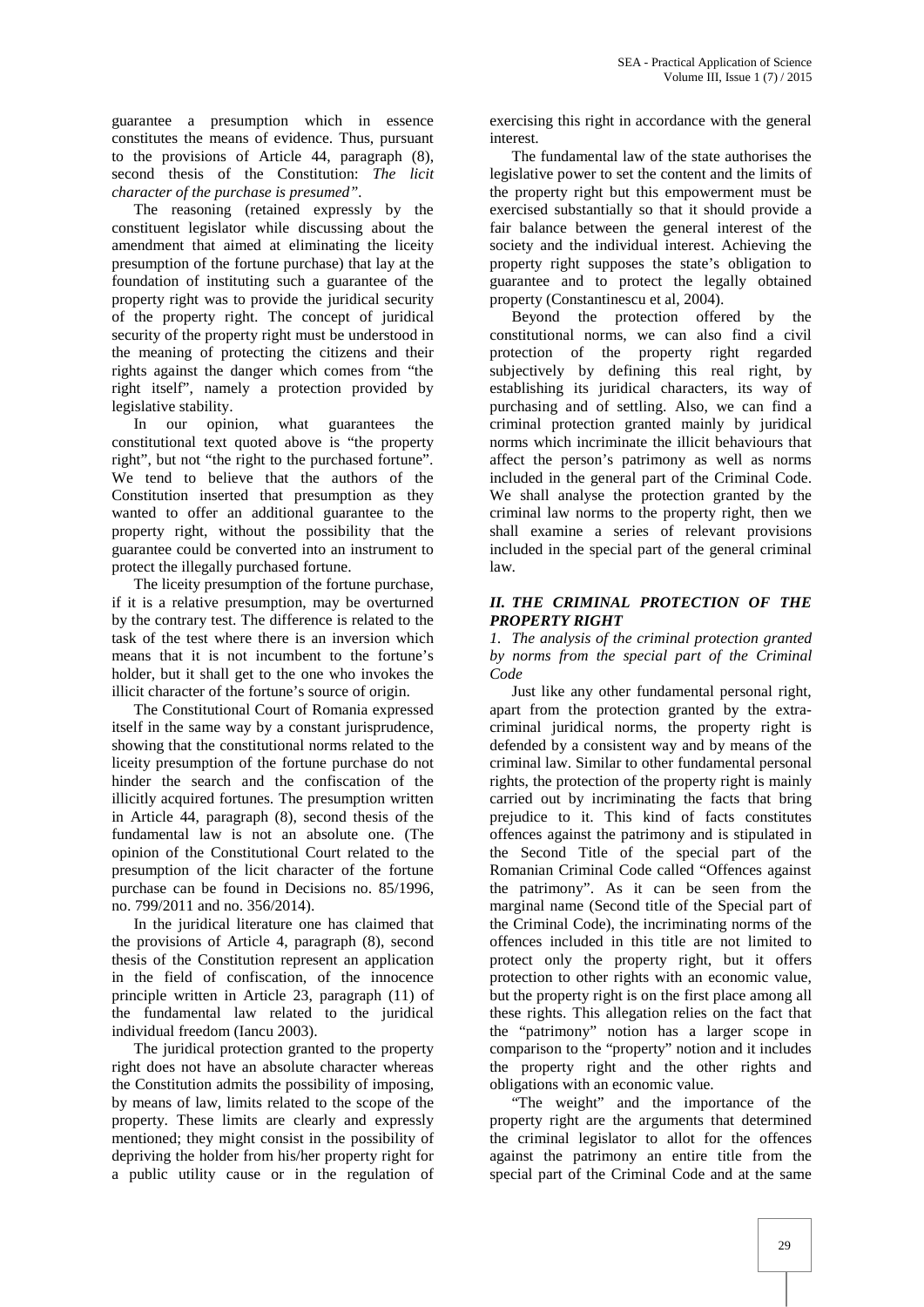time to place this title in the upper part of the social value hierarchy which enjoyed protection from the criminal right.

However, apart from the offences against the patrimony, we can also find in the Special part of the Criminal Code other incriminating norms that protect the patrimony as a social value. In this way, as an example, we are indicating the blackmail offence which has the aggravated form stipulated at Article 207, paragraph (3), Criminal Code, whose existence is conditioned by the perpetrator's unfair attainment of a material use. But according to the material result specific to the aggravated form of blackmail, we can see that, apart from the protection granted to the fundamental right of the person's moral freedom which constitutes the main juridical object of the blackmail offence in the aggravated variant, there is also protection for the patrimony of the person that makes up the secondary juridical object of the offence. The same situation may be encountered for the offence called concealment of truth (Article 270, Criminal Code) which is included in Title 4 in the Special part of the Criminal Code allotted to offences against the justice achievement by whose incrimination there is protection mainly for justice achievement and secondly for the patrimony. In the case of the truth concealment offence, the damage of the relations with a patrimonial character is produced after the hindrance of the goods' return into the patrimony offences: where they were taken out from and as a consequence of committing a deed forbidden by the criminal law (Toader et al., 2014).

In accordance with the constitutional principle of the equal protection for the private property regardless of the holder, the criminal law norms provide equal protection regardless of the juridical nature of the property affected by the offence, private property or public property.

While looking to the past, we must notice the fact that in the system of the old Criminal Code (the Criminal Code adopted by Law no. 15/21.06.1968, published in the Official Bulletin no. 79-79 bis/1968 and it was in force from  $1<sup>st</sup>$ January 1969 to  $31<sup>st</sup>$  January 2014). In that period the property right benefitted from juridical protection differentiated according to the property's juridical nature which depended on the juridical nature of the property right's holder. Thus, the old general criminal law made the distinction, under the aspect of the criminal juridical treatment, between the protection of the personal or private wealth and the protection of the public wealth. This is the reason why the offences against the patrimony made up the object of two distinct titles in the Special part of the Criminal Code, namely a title consecrated to "offences against the personal or private wealth" and a second title consecrated to "offences against the public wealth". The only distinction between the two offence categories was

given by the holder of the property right: the private person in the case of the private wealth and respectively the socialist organisations in the case of the public wealth. Taking into consideration that, in the vision of the criminal legislator of 1968, the public wealth was much superior to the personal or private wealth, the deeds incriminated by the criminal law as offences against the public wealth were more severely sanctioned in comparison to the offences which caused prejudice to the private property, having in view that the two categories of patrimonial offences had an identical content.

The approach of the old general criminal law aimed at granting a different juridical protection according to the juridical nature of the property was rejected by the jurisprudence of the Romanian Constitutional Court (in this case, the Plenary Decision of the Constitutional Court no. 1/1993, published in the Official Monitor, Part 1, no. 232/27.09.1993) which established that the new fundamental law – the Romanian Constitution of 1991 – partially abrogated the provisions in the Criminal Code of 1968 related to the offences against the public wealth.

Keeping the same ideas, the solicitor constitutional instance, by Decisions no. 177/15.12.1998, no. 5/04.02.1999 and no. 150/07.10.1999, found as unconstitutional those provisions stipulated in the case of the following trust abuse, fraudulent administration/management and destruction. The latter stipulated that the criminal action was triggered after the preliminary complaint of the prejudiced person "except for the case when it belongs entirely or partially to the state". The instance stated that the criminal action was to be done after the preliminary complaint of the prejudiced person and when the goods belong entirely or partially to the private property of the state and not only when the holder of the property right is the natural person or the juridical person of private right.

*2. The licit character of purchasing the property right, an essential condition for granting criminal protection*

After examining the entire juridical content of the offences incorporated in the category of the offences against the patrimony, the deriving conclusion is that *the criminal protection is granted according to the licit character of purchasing the property right*. In other words, for the holder of the property right to benefit from protection from the criminal right norms, the right claimed to be infringed as well as its origin must have a licit character.

The juridical criminal norm does not have to protect any factual situation, but only the situation which is compliant with the law whereas the person who acquired a good illegally may not claim the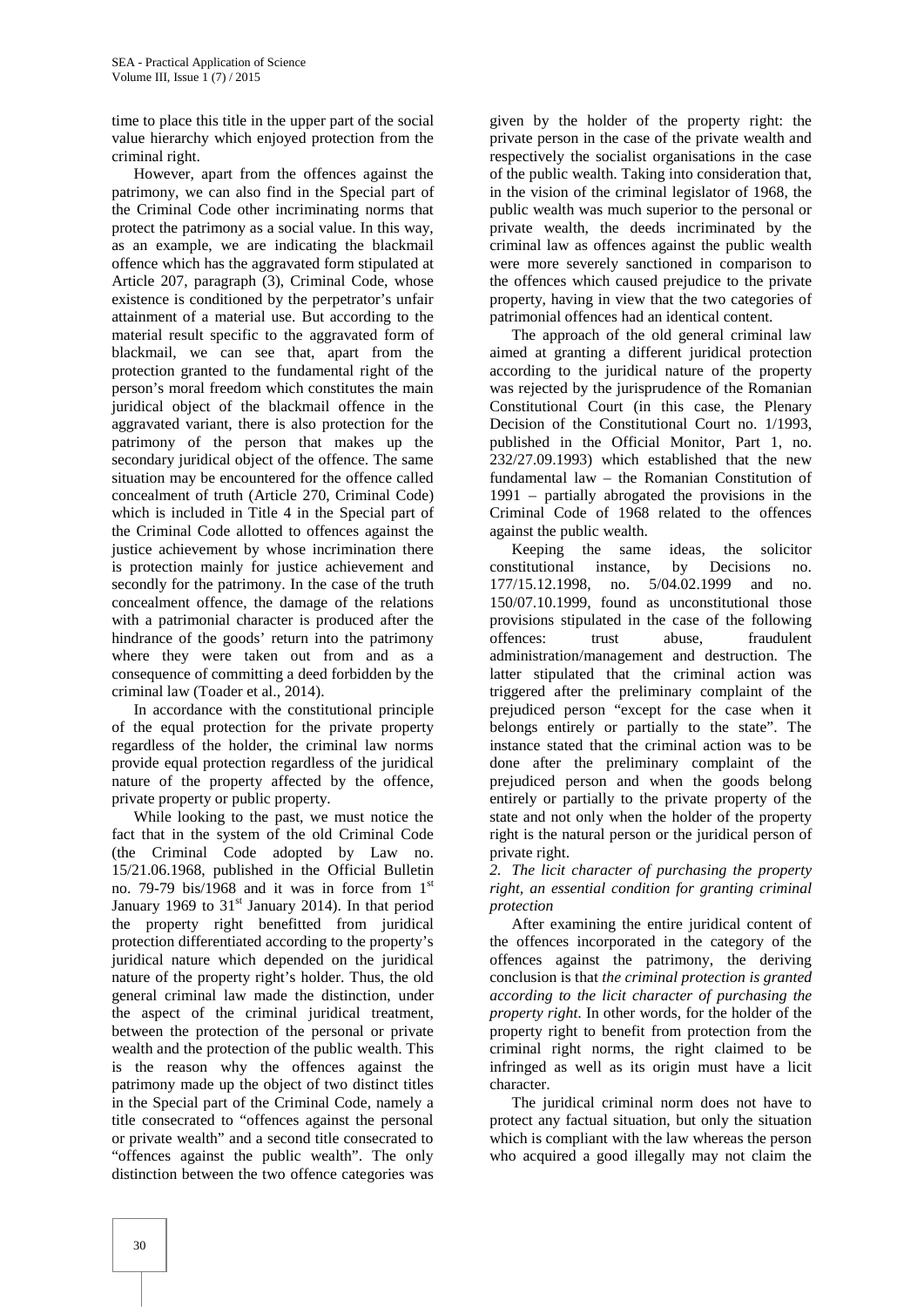protection of this situation with the help of the right (Loghin&Filipas, 1992).

The necessity that the purchase of the property right must have a licit character appears as an application of the principle *nemo auditor propriam turpitudine mallegans* (nobody may invoke their *own* guilt in order to support their interests) in the matter of property. It means that the person who had an illegal conduct while purchasing the property right may not benefit from juridical protection.

Taking into account that the requirement of the licit character of the property right is not stipulated *expressis verbis,* we propose the presentation of several provisions included in the Special part of the Criminal Code which clearly shows that the purchase of the property right must have a licit character in order to be granted criminal protection.

The criminal legislator emphasizes the licit character of the right that the person who owns a movable good has upon the mentioned good. This emphasis is obviously seen in the content of Article 228, paragraph (2), Criminal Code, which stipulates: "*The deed constitutes theft even if the good belongs entirely or partially to the perpetrator, but at the committing moment, that good was in the legitimate possession or detention of another person".*

The above quoted legal text allows the owner of a movable good to protect his/her right and to follow his/her good no matter who has it, with only one exception, namely the situation when the asset is in the possession of a legitimate owner. The protection offered by the provisions of Article 228, paragraph (2), Criminal Code, is conditioned by the legitimate character of the property right in its plenitude on one hand and of the right to own a patrimonial entity on the other hand. Thus, when the owners do not legally lose any attribute of their right, they are entitled to recover their assets whereas their deed cannot trigger the criminal responsibility; the juridical protection received by the owners in such a situation is granted while considering the licit character of their property right. In the hypothesis when the precarious possession or detention over the personal asset has been transmitted by legal means in the favour of another person, the respective holder benefits from criminal protection even in relation to the owner of that asset who shall be criminally responsible for committing the theft offence if he/she does not comply with the legitimate possession or detention and takes action to recover his/her asset.

While trying to interpret *per a contrario* the text written in Article 228, paragraph (2), Criminal Code, we can notice that, in the case of personal assets, the illegal possession is not protected in relation to the legitimate owner of the property right; in order to claim and receive juridical protection, it is necessary for the exerted

possession and detention, including the purchasing way to have a legal character.

The criminal doctrine expressed the opinion that the illegitimate possession may be disregarded – without triggering criminal responsibility – not only by the owner, but also by the custodians who had, in relation to the owner, the obligation to preserve the asset and to return it to the owner. It has been claimed that these precarious custodians must be considered as acting on behalf and in the name of the owner (Loghin&Toader, 1996).

The criminal law norms that incriminate the theft offence provide protection to the illegitimate possession but this protection must not be understood in this way: the law tolerates those illicit behaviours that result in taking possession of an asset (for example a theft offence). The reasoning that is the foundation of such a defence is constituted by the need of achieving the general interest of the democratic society: to protect the lawful order by the lack of disturbance and by the stability of the patrimonial relations. In fact, there have been claims in the juridical literature that serious trouble would occur in the normal development of the social relations with a patrimonial character if the illegitimate possession were not protected by the criminal law. Namely, it would encourage the embezzlement of goods from the patrimony of somebody else who is considered as the illegitimate holder of those goods (Dongoraz et al., 2003).

The condition of the licit character of the acquisition of the property right in order to receive protection from the criminal law may be extracted from the definition given by le criminal legislator to the offence called "trust abuse" (Article 238, paragraph 1, Criminal Code: "The unjust appropriation, disposal or use of somebody else's asset by the person who received it on the basis of a title and with a certain purpose, or the refuse to give it back is punished with imprisonment from 3 months to 2 years or with a fine" where the phrase "*unjust*" is used. It signifies the lack of a title that should legitimate the perpetrator's conduct which consists in transforming the simple detention of an asset into a complete ownership. The specific of the trust abuse offence is the perpetrator's abusive intervention of his/her quality as a simple holder of *somebody else's* asset into the quality of alleged owner of the mentioned asset (Dongoraz et al., 2003).

The existence of the trust abuse offence is determined by the following circumstance: at the time of the appropriation, disposal, use or refusal to return, the perpetrator should not have acquired the property right over the personal asset that forms the material object of the offence. In the hypothesis when the perpetrator has become the owner of the asset, his/her conduct does not fall within the criminal illicit sphere. In other words, the owner of